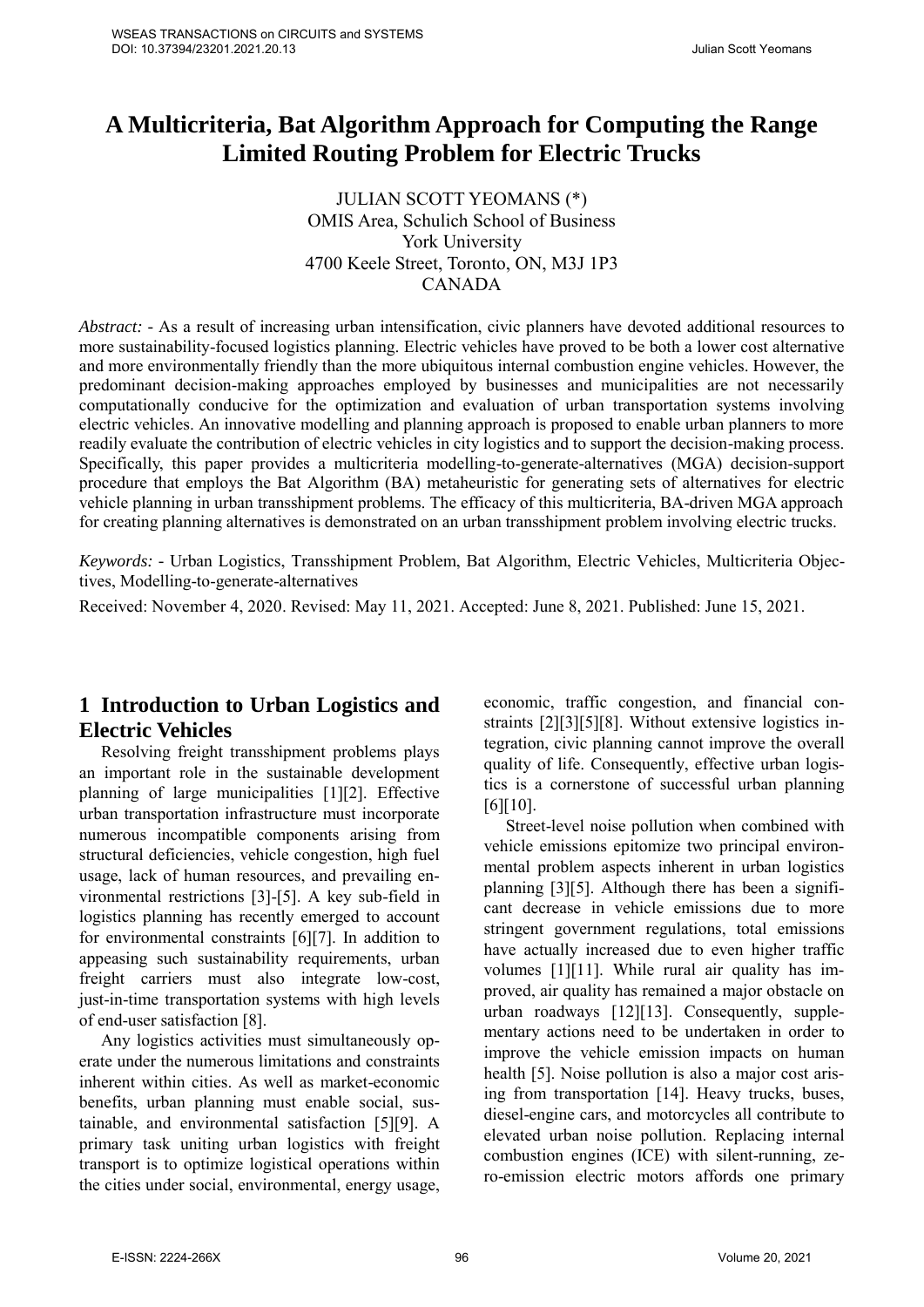mechanism for overcoming excessive emissions issues and urban noise levels [12][13][15][16]. Recent developments in automotive technology and electric storage have resuscitated interest in using electric vehicles (EV) for urban freight delivery [15][17]. Relative to ICE vehicles, EVs possessing high efficiency electric motors hold numerous advantages such as low fuel and maintenance costs, zero emissions (improves air quality while decreasing emissions), and silent operations issues [9][15][16].

Disappointingly, when decisions between ICE and EV vehicles for urban transshipment are posed as strict either-or assessments, existing computational approaches establish ICE vehicles as the preferred choice. Within such decision-making contexts, the novel EV technologies currently lack widespread commercial viability due to limited vehicle ranges, lengthy recharging times, and significant initial implementation outlays [15][17]. Hence, the introduction of substantial technological developments is necessary prior to considering EVs as an effective replacement in long-range transportation [2]. Nevertheless, while it may not currently be feasible for EVs to act as a comprehensive logistical replacement for long-haul heavy-truck transportation, it can be demonstrated that the *partial* deployment of EVs in urban logistics can prove effective. Low operation costs can make EVs a promising alternative to ICE vehicles for *within-city* transportation purposes [1][12]. Specifically, while EVs may not appear feasible for ubiquitous transportation employment, when *some* routes can be electrified, it can be shown that significant cost reductions can be achieved. Therefore, municipalities and companies need to establish exactly which subsets of civic routes are most amenable to electrification. Under the appropriate circumstances, urban transshipment problems with electric vehicles can be transformed into determining which *proportion* of the transportation networks should be served by EVs and ICE vehicles, respectively, and identifying exactly which urban routings each vehicle-type covers. Determining solutions to this urban transshipment routing problem proves to be computationally complex.

Necessarily, "real world" municipal planning problems are frequently complex and contain numerous incompatible requirements that are not easily captured in the underlying mathematical models [18]. While "optimal" solutions can be calculated for the mathematical formulations, whether these answers produce best outcomes for the original "real" system is far less certain [19][20]. To improve decision-making under such ambiguities, it is often preferable to construct a limited number of dissimilar options that provide contrasting perspectives [21]. Preferably these alternatives should all possess good (i.e. near-optimal) objective measures with respect to the modelled objective(s), but be *maximally different* from each other in terms of the system structures characterized by their decision variables. Several approaches collectively referred to as *modelling-to-generate-alternatives* (MGA) have been developed in response to this multi-solution requirement [21]. The primary motive in MGA is to create a manageably small set of alternatives that are good with respect to all measured objective(s) yet are as fundamentally different as possible from each other within the prescribed decision space. By adopting a maximally different method, the resulting alternative solution set is likely to provide very different perspectives with respect to any unmodelled issues, while simultaneously providing different choices that all perform somewhat similarly with respect to the modelled objectives [21]. Decision-makers can then conduct a subsequent assessment of the alternatives to ascertain which specific option(s) most closely satisfies their underlying circumstances.

In this study, a mathematical model of the adapted urban transshipment problem with EVs is formulated [22] and a multicriteria MGA approach is developed to solve it. Because the actual optimization of this formulation can prove challenging, the computationally efficient Bat Algorithm (BA) metaheuristic is employed for its solution [23][24]. The computational effectiveness of this innovative MGA approach for solving the urban transshipment problem is established on an example of the range limited routing problem.

## **2 Selection of Electric Vehicles**

Depending upon the specific configurations, the overall vehicle expenses of most EVs will tend to be 20% to 50% higher than ICE vehicles [18][22]. The increased costs arise mostly from the Lithium-ion batteries, although the costs of other components, especially the engines, are currently much higher than ICE motors. Conversely, as there is only a one rotating part in an electric motor in comparison to numerous moving parts in a combustion engine, the EV maintenance costs are approximately half those of ICE engines [15][17]. Moreover, EV fuel costs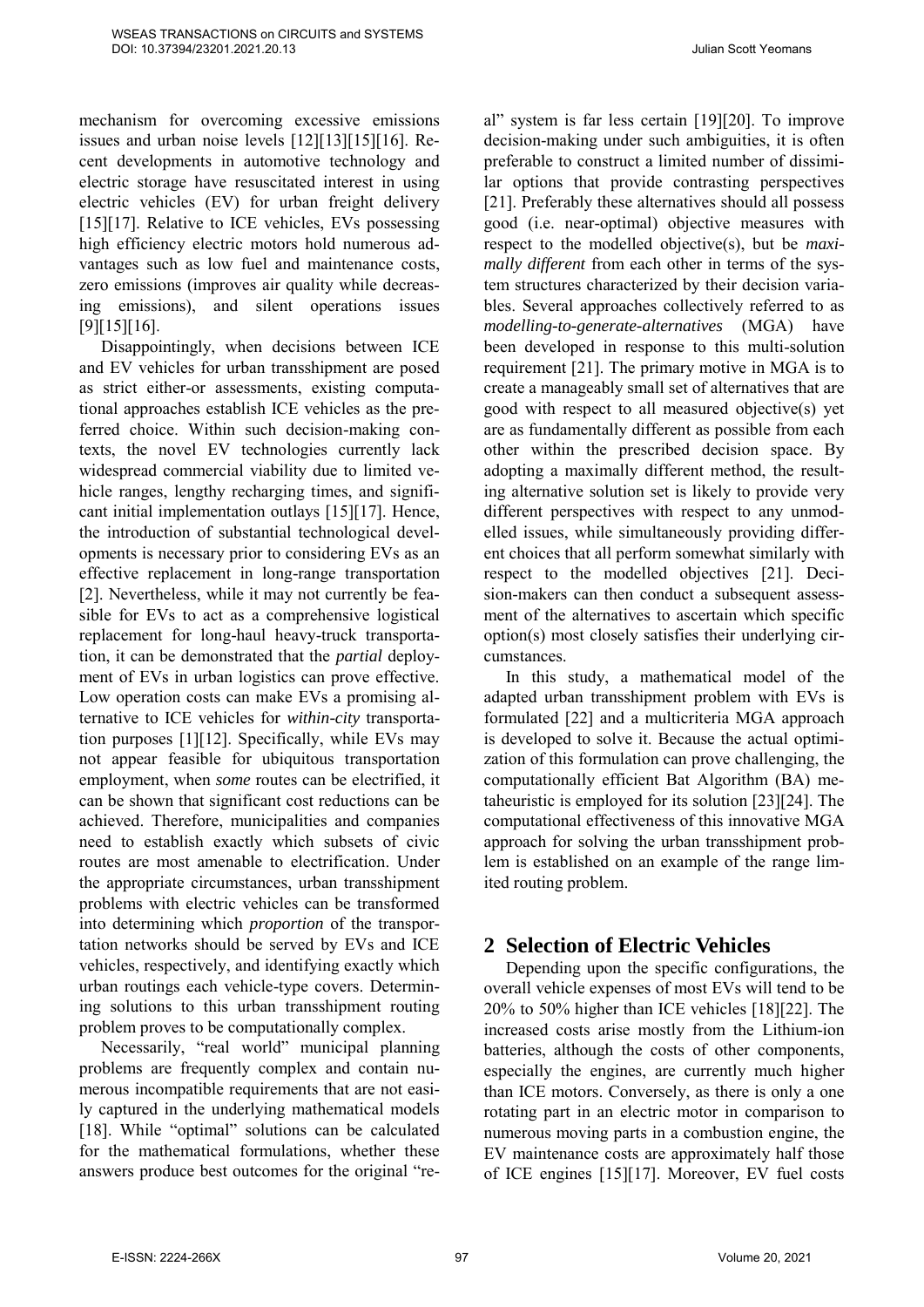are considerably lower than ICE vehicles. Depending upon the fuel and electricity prices, cost per kilometre for EVs is from one half (USA) to one-sixth (Turkey). The environmental impact of EVs depends heavily on the generation source of electricity (e.g. wind, solar, hydroelectric, coal, nuclear). However, there is still an improvement in carbon emissions even when the electricity is sourced from coal. EVs area always far superior to ICE trucks with respect to air quality when measured at street level, [12].

The technology of ICE vehicles is far more versatile for long-range transportation purposes than that supplied by existing batteries. For example, petroleum-based vehicles can be refueled swiftly in less than 5 minutes and then be driven for distances of exceeding 500 km. On the other hand, the batteries of a standard EV take more than an hour to recharge, providing only sufficient level, [ capacity to cover a range of no more than 100-150 km. While swapping a battery or replenishing its electrolyte fluid provide two alternative approaches to the recharging speed dilemma, the battery distance capacity limitations do not change. Thus, for long range transportation needs, recharging points for EVs would need to be planned along the route to perhaps coincide with scheduled driver rest periods. The European Commission [4] restricts the longest nonstop period of truck driving to 4.5 hours which must then be followed by a requisite break of 45 minutes. Accordingly, to satisfy the EU driving requirements, long-range EV freight transportation would need to have a range of approximately 400 km together with a battery that could be fully charged within an hour. In such a situation, all travel and rest periods would have to be highly synchronized with battery recharging times, thereby introducing significant operational challenges and additional logistical planning in order to co-ordinate long-range transportation activities.

In major urban environments, EV distance limitations are a less challenging problem than the actual battery costs. For municipal logistics, EV recharging periods could occur during regular on-site loading/unloading activities or during pre-programmed periods of downtime (i.e. overnight). Regrettably for EV, in large cities where 100<sup>+</sup> km routes would not be uncommon, the 100-150 km distance constraint would impose significant operational boundaries on the planning requirements. Additionally, to deliver refrigerated products, the overall distance limitations of EVs

would be even more restricted due to the extra loading drawn from the batteries.

Consequently, if one were to pose the vehicle selection problem as a straightforward *either-or* option between EVs and ICE vehicles, current decision-making models would most likely result in the choice of ICE vehicles in urban transshipment. However, a different solution approach occurs when the problem becomes finding the optimal *proportion* of EVs to include in the fleet.

## **3 Urban Transshipment with Electric Vehicles**

To facilitate a better understanding of the ensuing modelling, this section outlines the example of an easy-to-solve urban transshipment problem with electric vehicles described in [22]. Consider a symmetrical, urban distribution network containing a centralized storage warehouse, *A*, that supplies the four outlying facilities *B*, *C*, *D*, and *E* (Figure 1). For simplicity, assume that the demand at each store is 1 unit/day and that this quantity is delivered daily by a truck with a capacity of 2 units. Assume that the transportation and environmental costs are proportional to the distance covered and independent of the load amount. Hence, while in this problem, only operational costs are provided, in "real life", the calculations would also need to incorporate the full spectrum of expenses including environmental charges. From Figure 1, to satisfy the requisite transshipment requirements, it can be ascertained that the two feasible routes *A-E-A-C-A* and *A-B-A-D-A* would have a combined cost 160 + 160 = 320 units, while routes *A-D-C-A* and *A-E-A-B-A* would cost  $180 + 120 = 300$  units. Nevertheless, it is relatively straightforward to determine that the minimum cost routes, *A-E-D-A* and *A-C-B-A*, possess a total cost of  $120 + 120 = 240$  units (see Table 1).



**Figure 1.** Sample Distribution Network (The numbers denote the distance or cost between nodes)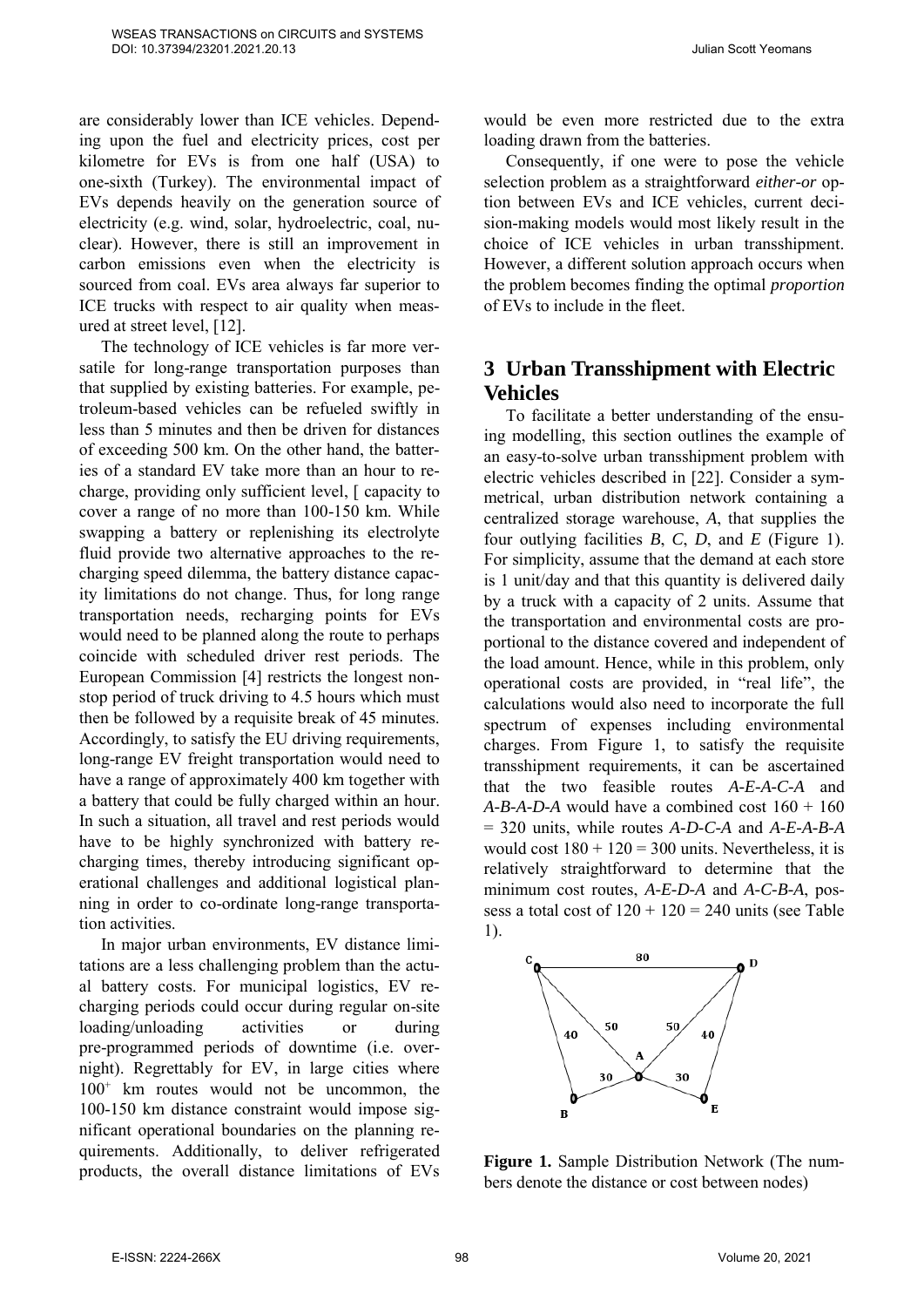| Solution | <b>Distance</b> | <b>Truck Delivery Route</b> |
|----------|-----------------|-----------------------------|
|          | 320             | $(A-B-A-D-A), (A-E-A-C-A)$  |
|          | 300             | $(A-D-C-A), (A-B-A-E-A)$    |
|          | 240             | $(A-E-D-A), (A-C-B-A)$      |

**Table 1.** Possible Routes for the Network Transshipment Problem

If the entire truck fleet could be replaced by EVs with 1/6 fuel costs, the minimum total cost would decrease to only  $240/6 = 40$  units. However, if a reasonable cost electric truck typically possesses a 100 km range, then it would be neither operationally feasible to undertake 120 km (*A-C-B-A*, *A-E-D-A*) delivery routes, nor possible to even service the facilities *C* and *D*. Due to these infeasibilities, if the problem were posed as whether the ICE trucks should be replaced by more energy efficient, environmentally benign EVs, the response would necessarily be negative.

However, if the problem was rephrased as finding "the *ratio* of the fleet to be converted to EVs" then this would lead to a completely different decision-problem. Specifically, the question could be re-stated as "in order to reduce overall costs, which routes could be satisfied by EVs and which routes would be served by ICE trucks?". In the transshipment network if nodes *B* and *E* were served by EVs, while *C* and *D* were still serviced by ICE trucks, then the optimal routes *A-E-A-B-A* and *A-D-C-A* would now have a total cost of 200 units  $(180 +$ 120/6) (see Table 2).

| <b>Solution</b> | <b>Distance</b> | <b>Truck Delivery Route</b> |
|-----------------|-----------------|-----------------------------|
|                 | 200             | $(A-E-A-B-A), (A-D-C-A)$    |

**Table 2.** Optimal Route for the Transshipment Problem with Partial EV Usage

Consequently, it can be clearly observed that a partial coverage of the distribution network using EVs would provide a better overall cost than the originally determined 240 units. In this situation, the urban transshipment problem with electric vehicles converts into a determination of what proportions of the network are served by EVs and ICE vehicles, and exactly which routes do these respective vehicle types need to cover. Optimizing this version of the urban transshipment problem with EVs will, henceforth, be referred to as the *Range Limited Routing Problem* (RLRP) [18][22].

### **4 Range Limited Routing Problem Formulation**

The previously introduced, generalized mathematical formulation of the RLRP will be reviewed in this section [18][22]. In addition to challenges arising from the range limitations of EVs, the formulation of the RLRP combines standard vehicle routing problems [25] with capacitated vehicle routing problems [26].

The following notation will be employed in the RLRP [18]:

 $k$  – index for trucks  $k = 1, \ldots, K$ .

 $i, j$  – index for node (stores: 1,..,*N* and warehouse: 0).

 $R_k$  and  $T_k$  – represents truck range and capacity, respectively, for truck  $k, k = 1, \ldots, K$ .

*d<sup>0</sup>* – warehouse capacity.

 $d_i$  – demand at node  $i$ ,  $i = 1,...,N$ .

 $r_{ii}$  – distance between node *i* and *j*, *i*, *j* = 0,...*N*.

 $l_{ik}$  – load transshipped to node *i* using truck *k*.

One assumption for the RLRP is that total capacity must equal the total demand with no excess capacity:

$$
\textstyle\sum_{k\text{-}\texttt{block}}\textcolor{red}{T_k} = \textcolor{red}{\sum_{i\text{-}\texttt{flow}}}\textcolor{red}{d_i}
$$

Hence, the complete mathematical programming formulation of the RLRP is to determine a solution to the following problem [22]:

$$
\text{Max} \qquad \sum_{k\text{-1}toK} \sum_{i\text{-0}toN} \sum_{j=i+\text{1}toN} d_j x_{ijk} \qquad (2)
$$

Subject to:

$$
\sum_{k=1 \text{ to } K} \sum_{j=1 \text{ to } N} \sum_{x_{0jk} \leq K} (3)
$$

$$
\sum_{i=0 \text{ rad } N, i=j} x_{ijk} = \sum_{j=0 \text{ rad } N, i=j} x_{ijk} \qquad (4)
$$

$$
\sum_{j=1\text{ to }N,i=j} x_{ijk} \leq 1 \qquad \forall i,k \qquad (5)
$$

$$
\sum_{i=1 \text{row}, i=j} x_{ijk} \leq 1 \qquad \forall j, k \qquad (6)
$$

$$
\sum_{i=0 \text{tan } V} \sum_{j=0 \text{tan } N, i=j} r_{ij} x_{ijk} \leq R_k \quad \forall k \qquad (7)
$$

$$
l_{jk} \leq \frac{\sum_{i=1 \text{ to } N, i=j} x_{ijk}}{\forall j, k} \quad (8)
$$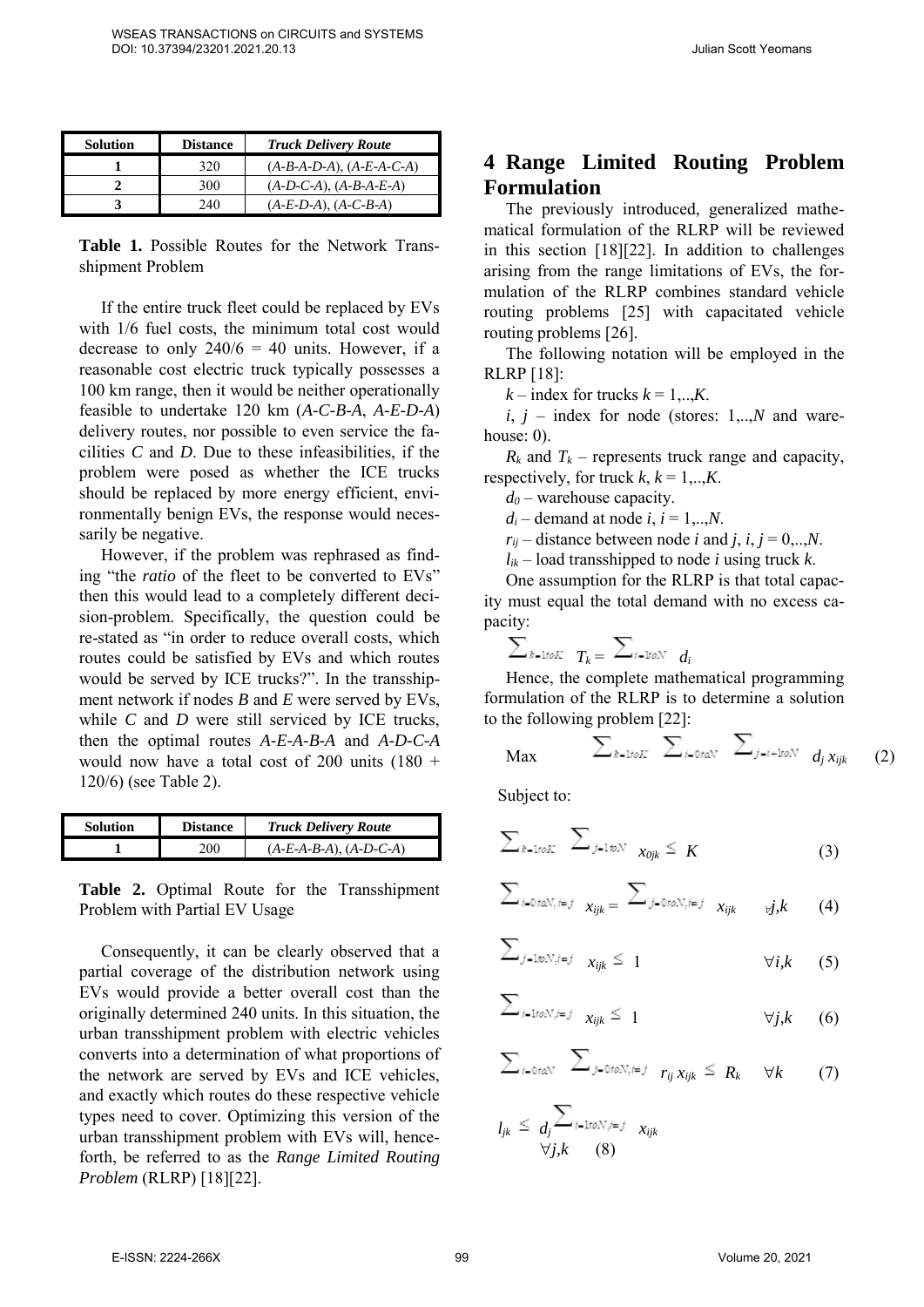$$
\sum_{k=1\text{row}} l_{ik} \leq d_i \qquad \forall i \qquad (9)
$$
\n
$$
\sum_{i=1\text{row}} l_{ik} \leq T_k \qquad \forall k
$$
\n(10)

The constraints in the model ensure that at most *K* trucks are used to deliver the goods (3), the truck routes are continuous and non-recurrent (4)-(6), the trucks do not exceed their range capacities (7), and that the demand at each store is satisfied by at least one truck (8)-(10). Determining a solution that satisfies all of the constraints enables a search for the feasibility of the urban transshipment problem with EVs. The optimal RLRP requires a feasible solution that maximizes the satisfied demand at each node and provides an urban cargo, fleet forming decision to the urban transshipment problem [18][22]. Optimizing the RLRP can prove very computationally challenging and the stability margins of related models are discussed more thoroughly in [25][26]. In the subsequent sections, the population-based, metaheuristic BA will be used to efficiently optimize the RLRP.

#### **5 Bat Algorithm Optimization**

This section provides a very brief overview of the BA procedure that is covered in significantly greater detail in [23][24]. The BA is a population-based metaheuristic. Each bat in the population corresponds to one potential solution to a problem and the initial population of fireflies is distributed randomly and uniformly through the decision space. The BA operates under the following three idealized: (i) All bats use echolocation to sense distance and can distinguish between food/prey and background barriers; (ii) Bats fly randomly with velocity  $v_i$  at position  $x_i$  with a fixed frequency  $f_{min}$  (or wavelength  $\lambda$ ), varying wavelength  $\lambda$  (or frequency *f*) and loudness *A<sup>0</sup>* to search for prey. They can automatically adjust the wavelength (or frequency) of their emitted pulses and adjust the rate of pulse emission  $r$  within the range  $[0,1]$  depending upon the proximity to their target; and, (iii) Although the loudness can vary in many ways, it can be assumed that loudness actually varies from a large (positive) *A<sup>0</sup>* down to a minimum value *Amin*.

In the BA, the virtual bats are simulated. Certain rules are adopted to define how their positions  $x_i$  and velocities  $v_i$  in the d-dimensional search space are updated. The solutions/positions  $x_i$  and velocities  $v_i$ at time step *t* are determined by:

$$
f_i = f_{min} + (f_{max} - f_{min}) \beta
$$
  

$$
v_{it} = v_{it-1} + (x_{iy} - x_*) f_i
$$
  

$$
x_{it} = x_{it-1} + v_{it}
$$

where  $\beta$  is a random vector with each element generated from a uniform distribution within the range [0,1]. The value *x\** is the current global best solution which is determined by comparing all the solutions among the *n* bats in the *n*-dimensional solution vector *x*. Initially each bat is assigned a random frequency drawn uniformly from the interval [*fmin*, *fmax*]. For the local search portion, once a solution is selected among the current best solutions, a new solution for each bat is generated locally using a random walk

 $\mathbf{x}_{new} = \mathbf{x}_{old} + \varepsilon A_t$ 

where  $\varepsilon$  is a random vector in the range [-1,1] and  $A_t$ is the average loudness of all the bats at this time step, *t*.

The loudness *A<sup>i</sup>* and the rate of pulse emissions,  $r_i$ , have to be updated accordingly as the iterations proceed. As the loudness usually decreases once the bat has found its prey while the rate of pulse emissions increases, the loudness can be chosen as any value of convenience. For simplicity, one can use *A<sup>0</sup>*  $= 1$  and  $A_{min} = 0$ , assuming that  $A_{min} = 0$  implies that a bat has just found the prey and temporarily stops emitting any sound. Thus,

$$
A_{it+1} = \alpha A_{it}, \qquad r_{it+1} = r_{i0} [1 - \exp(\gamma t)] \quad (15)
$$

where  $\alpha$  and  $\gamma$  are constants. The choice of parameters requires some experimenting, but in the simplest case  $\alpha = \gamma$ . Initially, each bat should have different values for their loudness and emissions rate, and this can be achieved via randomization. The loudness and emissions rates will only be updated by the algorithm if the new solutions are an improvement, which means that the bats are moving towards the optimal solution. The algorithm proceeds either until some convergence condition is achieved or for a maximum number of iterations [23][24]. Although neural networks [27] or other dynamical techniques could be considered for system optimization [28], a population-based solution algorithm is requisite in order to implement the subsequent MGA procedure.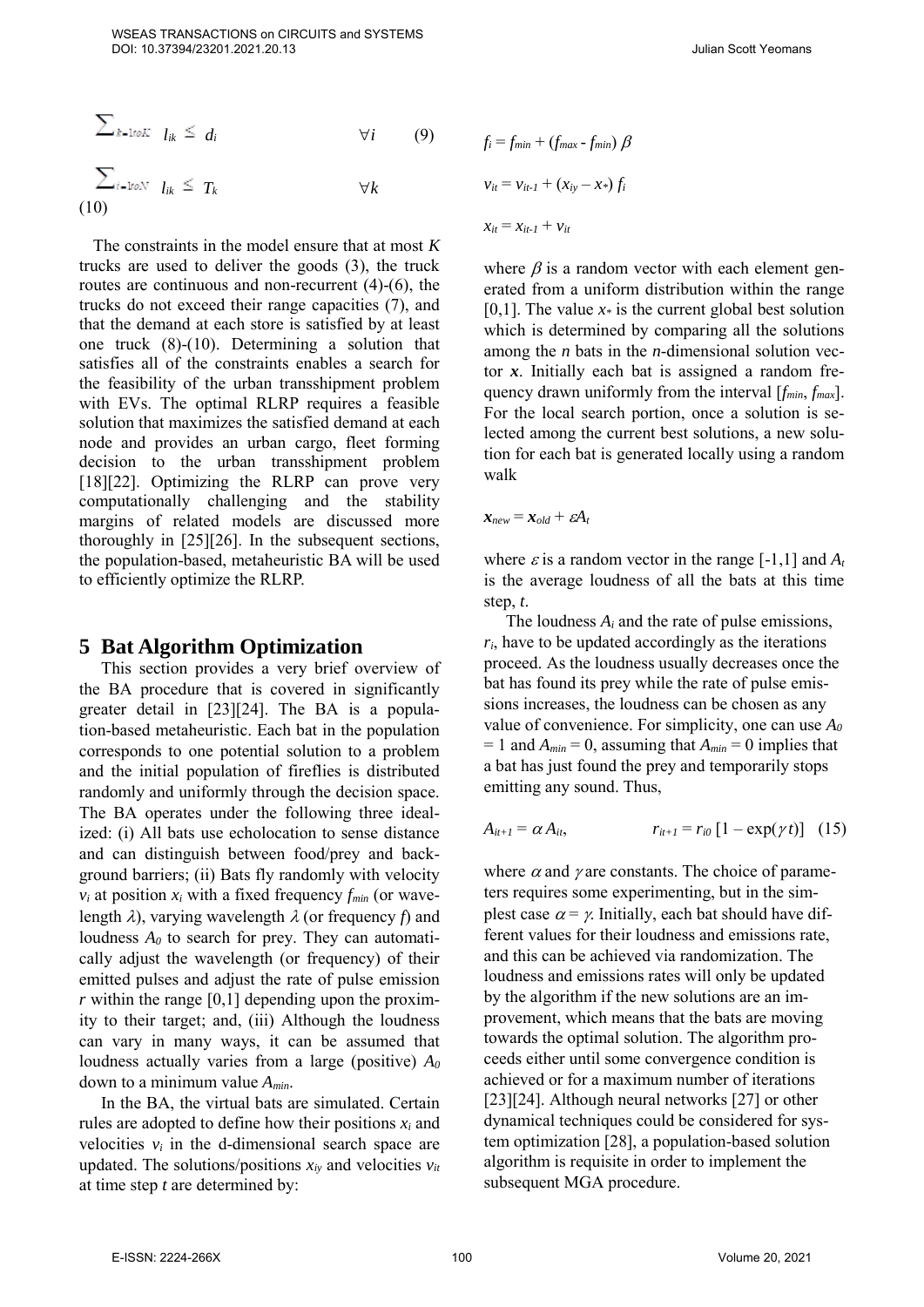#### **6 Modelling to Generate Alternatives**

Mathematical programming has focused almost exclusively on finding single optimal solutions to single-objective problems or, equivalently, producing noninferior solutions to multi-objective formulations [20]. While these approaches may solve the formulations as constructed mathematically, whether these solutions are truly "best" for the original "real world" applications remains less certain [19]. In most "real world" systems, there are countless system specifications that can never be incorporated into the mathematical problem formulation [19]. Unavoidably, the majority of the subjective aspects remain unmodelled and unquantified in the mathematical system formulations. This frequently occurs when final outcomes are decided upon based not only on modelled objectives, but also on more subjective socio-political-economic preferences and stakeholder goals [23]. When unmodelled components are suspected to exist, non-traditional solution approaches are needed for searching the decision space not only for noninferior solutions, but also for *sub-optimal* possibilities. Specifically, any search for alternatives to problems suspected to possess unmodelled components must concentrate not only on a non-inferior set of solutions, but also necessarily on an explicit exploration of the problem's *inferior* solution space. Numerous "real life" instances of these types of modelling situations are illustrated in [19][20].

To demonstrate the impact of unmodelled objectives on a solution search, assume that the optimal solution to a maximization problem is *X*\* with objective value *Z1*\* [29]. Suppose a second, unmodelled, maximization objective *Z2* exists that represents some "politically acceptable" feature. Assume that the solution,  $X^a$ , belonging to the 2-objective noninferior set, exists that corresponds to a best compromise solution if both objectives could actually have been simultaneously considered. While *X a* would be the best solution to the real problem, in the actual mathematical formulation it would seem inferior to solution  $X^*$ , since  $ZI^* \leq ZI^*$ . Thus, when unmodelled components are included in the decision-making process, inferior decisions to the mathematically modelled system could actually be optimal to the fundamental "real" problem. If unmodelled aspects and unquantified objectives might exist, alternative solution procedures are essential to not only explore the decision region for noninferior

solutions to the modelled problem, but also to concurrently search the decision space for explicitly inferior solutions.

Necessarily, then, in these situations, the aim is to create a workable set of options that are quantifiably good with respect to the modelled objectives yet are as different as possible from each other within the solution space. By satisfying this maximal difference condition, the resulting set of alternatives is able to supply truly different perspectives that all perform similarly with respect to the known modelled objective(s) yet very differently with respect to various potentially unmodelled aspects. By creating good-but-different options, the system designers are the able to consider potentially desirable qualities within the alternatives that might be able to satisfy the unmodelled objectives to varying degrees of stakeholder acceptability.

To motivate the process, it is necessary to formally characterize the mathematical definition of maximal difference [29]. Assume that the optimal solution to an original mathematical programming formulation is *X\** with corresponding objective value  $Z^* = F(X^*)$ . An ensuing difference model can then be solved to produce an alternative solution, *X*, that is maximally different from *X\**: A.C.

$$
\begin{array}{ll}\n\text{Maximize} & \Delta(X, X^*) = \frac{\text{Num}}{i} & |X_i - X_i^*| \\
\text{Subject to: } X \in D\n\end{array} \tag{16}
$$

$$
f(X) - Z^* \neq T \tag{18}
$$

where  $\Delta$  represents an appropriate difference function (shown in (16) as an absolute difference) and *T*  is a tolerance target relative to the original optimal objective value *Z\**. *T* is a user-specified limit that determines what proportion of the inferior region ought to be explored for acceptable alternatives. This difference function concept can be extended into a difference measure between any *set of alternatives* by replacing *X\** in the objective of the maximal difference model and calculating the overall minimum absolute difference (or some other function) of the pairwise comparisons between corresponding variables in each pair of alternatives – subject to the condition that each alternative is feasible and falls within the specified tolerance constraint.

The population-based procedure that is subsequently employed is designed to generate a fixed, pre-determined number of close-to-optimal, but maximally different alternatives, by adjusting the value of *T* and solving the corresponding maximal difference problem instance by exploiting the popu-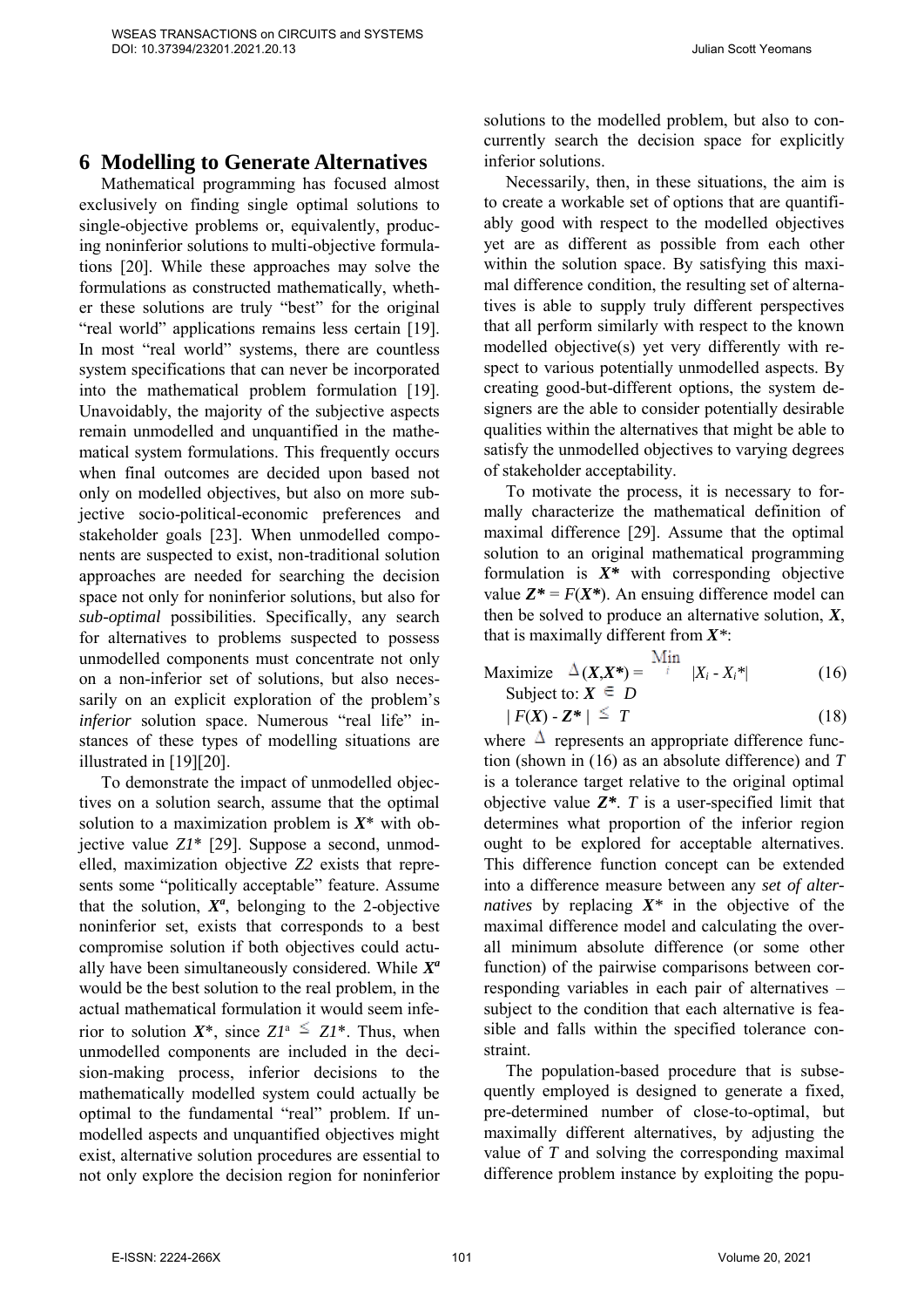lation structures of the optimization algorithm. The survival of solutions depends upon how well the solutions perform with respect to the problem's originally modelled objective(s) and simultaneously by how far away they are from all of the other alternatives generated in the decision space.

## **7 Multicriteria MGA Procedure**

In this section, a data structure [21] is employed that permits a multicriteria MGA approach to be used for creating system options using any population-based solution algorithm [21] [29]-[33]. Suppose that it is desired to be able to produce *P* alternatives that each possess *n* decision variables and that the population algorithm is to possess  $K$  solutions in total. Namely, each solution in the population contains one complete set of *P* maximally different alternatives. Let  $Y_k$ ,  $k = 1, \ldots, K$ , represent the *k th* solution consisting of one complete set of *P* different alternatives. Specifically, if *Xkp* corresponds to the  $p^{th}$  alternative,  $p = 1, \ldots, P$ , of solution  $k, k = 1$ 1,...,  $K$ , then  $Y_k$  can be represented as

 $Y_k = [X_{k1}, X_{k2}, \ldots, X_{kP}]$  . (19)

If  $X_{kjq}$ ,  $q = 1, \ldots, n$ , is the  $q^{th}$  variable in the  $j^{th}$  alternative of solution *k*, then

 $X_{ki} = (X_{ki1}, X_{ki2}, \ldots, X_{kin})$  . (20)

Accordingly, the entire population, *Y*, comprised of *K* different sets of *P* alternatives can be expressed in vectorized format as,

 $Y' = [Y_1, Y_2, \ldots, Y_K]$  . (21)

The multicriteria method that follows can produce a pre-determined number of close-to-optimal, maximally different system options, by modifying the value of *T* in the maximal difference model and using any population-based optimization algorithm to solve the corresponding, maximal difference problem. Each solution in the population is composed of one complete set of *P* different possible system options [21]. By exploiting the co-evolutionary aspects of the algorithm, the procedure evolves each solution (i.e. set of alternatives) toward sets of dissimilar local optima within the solution domain. In this processing, each solution alternative mutually experiences the search steps of the algorithm. Solution survival depends both upon how well the solutions perform with respect to the modelled objective(s) and by how far apart they are from every other alternative in the decision space.

A straightforward process for generating alternatives solves the maximum difference model iteratively by incrementally updating the target *T* whenever a new alternative needs to be produced and then re-solving the resulting model [29]. However, in the following MGA algorithm, each solution in the population contains exactly one entire set of alternatives and the maximal difference is calculated only for that particular solution (i.e. the specific alternative set contained within that solution in the population). Hence, by the evolutionary nature of the population-based search procedure, in the subsequent approach, the maximal difference is calculated *simultaneously* for the specific set of alternatives considered within each specific solution – and the need for concurrent subpopulation aggregation measures is circumvented.

Using the data structure terminology, the steps for the multicriteria MGA algorithm are as follows [21] [24]-[26][29]-[33]. The stratification approach employed by this method can be easily modified for solution via any population-based optimization algorithm.

*Preliminary Step*. Solve the original optimization problem to find its optimal solution, *X\**. Based upon the objective value  $F(X^*)$ , establish *P* target values. *P* represents the desired number of maximally different alternatives to be generated within prescribed target deviations from the *X\**. Note: The value for *P* must be fixed *a priori* by the decision-maker.

Without loss of generality, it is possible to forego this step and to use the algorithm to find *X\** as part of its solution processing in the subsequent steps. However, this significantly increases the number of iterations of the computational procedure and the initial stages of the processing become devoted to finding *X\** while the other elements of each population solution are retained as essentially "computational overhead".

*Step 1*. Create an initial population of size *K* where each solution is divided into *P* equally-sized partitions. The partition size corresponds to the number of decision variables in the original optimization problem.  $X_{kp}$  represents the  $p^{th}$  alternative,  $p$  $= 1,...,P$ , in solution  $Y_k$ ,  $k = 1,...,K$ .

*Step 2*. In each of the *K* solutions, evaluate each  $X_{kp}$ ,  $p = 1,...,P$ , with respect to the modelled objective. Alternatives meeting both their target constraint and all the other problem constraints are designated as *feasible*, while all other alternatives are designated as *infeasible*. An individual solution can only be designated as feasible if all of the alternatives contained within it are feasible.

*Step 3.* Apply an appropriate elitism operator to each solution to rank order the best individuals in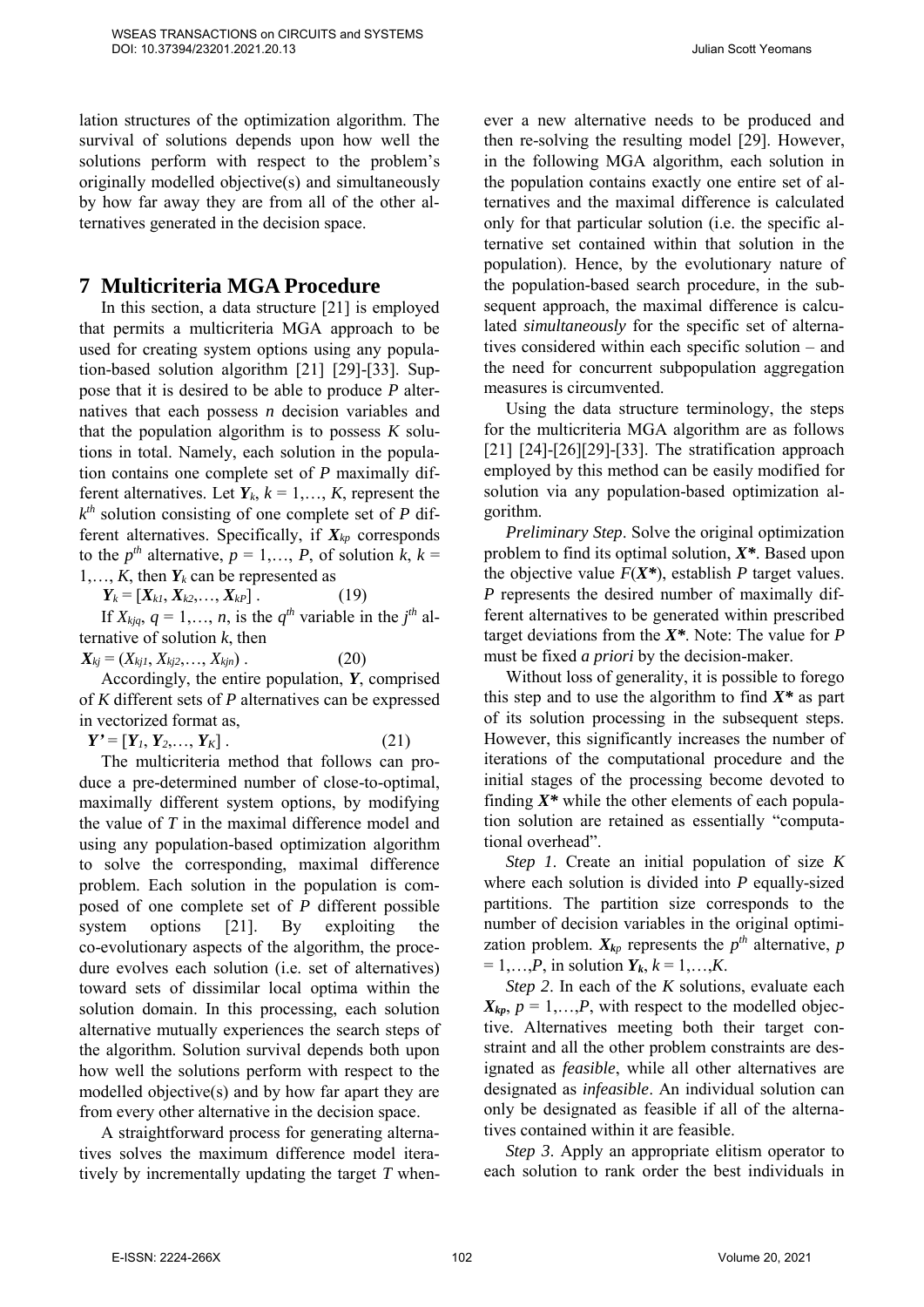the population. The best solution is the feasible solution containing the most distant set of alternatives in the decision space (the distance measures are defined in Step 5).

Note: Because the best-solution-to-date is always retained in the population throughout each iteration, at least one solution will always remain feasible. Furthermore, a feasible solution based on the initialization step can be constructed using *P* repetitions of *X\**.

*Step 4*. Stop the algorithm if the termination criteria (such as maximum number of iterations or some measure of solution convergence) are met. Otherwise, proceed to Step 5.

*Step 5*. For each solution  $Y_k$ ,  $k = 1, \ldots, K$ , calculate *R* Max-Min and/or Max-Sum distance measures,  $D^r_k$ ,  $r = 1, \ldots, R$ , between all of the alternatives contained within the solution.

As an illustrative example for calculating the multicriteria distance measures, compute*:*

$$
D'_{k} = \Delta^{1}(X_{ka}, X_{kb}) = \frac{\text{Min}}{a, b, q} |X_{kaq} - X_{kbq}|,
$$
  
\n
$$
a = 1,..., P, b = 1,..., P, q = 1,..., n, (22)
$$
  
\n
$$
D^{2}_{k} = \Delta^{2}(X_{ka}, X_{kb})
$$
  
\n
$$
= \sum_{a-\text{loop}} \sum_{b-\text{loop}} \sum_{q=\text{1}...n} |X_{kaq} - X_{kbq}|.
$$
  
\n(23)

$$
D^{3}_{k} = \Delta^{3}(X_{ka}, X_{kb})
$$
  
=  $\sum_{a=1}^{k} \sum_{b=1}^{k} \sum_{b=1}^{k} \sum_{q=1...n}^{k} (X_{kaq} - X_{kbq})^{2}$ .

 $D^1_k$  denotes the minimum absolute distance,  $D^2_k$ represents the overall absolute deviation, and  $D^3_k$ determines the overall quadratic deviation between all of the alternatives contained within solution *k*.

Alternatively, distance function could be calculated using other appropriately defined measures.

*Step 6*. Let  $D_k = G(D^l_k, D^2_k, D^3_k, ..., D^R_k)$  represent the multicriteria objective for solution *k*. Rank the solutions according to the distance measure  $D_k$ objective – appropriately adjusted to incorporate any constraint violation penalties for infeasible solutions. The goal of maximal difference is to force alternatives to be as far apart as possible in the decision space from the alternatives of each of the partitions within each solution This step orders the specific solutions by those solutions which contain the set of alternatives which are most distant from each other.

*Step 7*. Apply appropriate metaheuristic "change operations" to each solution within the population and return to Step 2.

# **8 Computing Solutions to the Range Limited Routing Problem with the MGA Algorithm**

In this section, a computational testing of the efficacy of solving the RLRP using the BA-driven MGA procedure will be illustrated. As described above, decision-makers frequently prefer to be able to select from a contrasting set of "near-optimal" alternatives that significantly differ from each other in terms of the system structures characterized by their decision variables. In order to create a set of maximally different alternative planning options, a computational testing of the efficacy of employing the MGA algorithm will be illustrated on the RLRP introduced earlier.

Suppose that, together with determining the optimal solution, there is also a desire to construct an additional 3 maximally different solution alternatives that possess objective values within 15% of optimal. Since the example problem is small, assume that the direction of travel specified in the distribution network is considered non-commutative (i.e. the route *A-B-C-A* is considered to be different from the route *A-C-B-A*). Under these problem specifications, the RLRP of the example problem was solved by the BA-driven MGA algorithm create the 4 maximally different solutions shown in Table 3. It can be explicitly noted that the best solution calculated by the BA procedure is identical to the optimal solution previously found in the RLRP example section.

| <b>Alternatives</b> | F(X) | X (Truck Routes)                   |
|---------------------|------|------------------------------------|
| <b>Best Found</b>   | 200  | $(A-E-A-B-A), (A-D-C-A)$           |
|                     | 200  | $(A-B-A-E-A), (A-C-D-A)$           |
|                     | 240  | $(A-B-C-A), (A-E-D-A)$             |
|                     | 240  | $(A - C - B - A), (A - D - E - A)$ |

**Table 3.** Objective Values and Solutions for the 4 Maximally Different Alternatives in the RLRP

The computational example illustrates how the MGA modelling perspective can be effectively used to generate multiple, good solution alternatives by employing the very computationally efficient, FA-based metaheuristic. By following this process, the alternatives produced all satisfy the required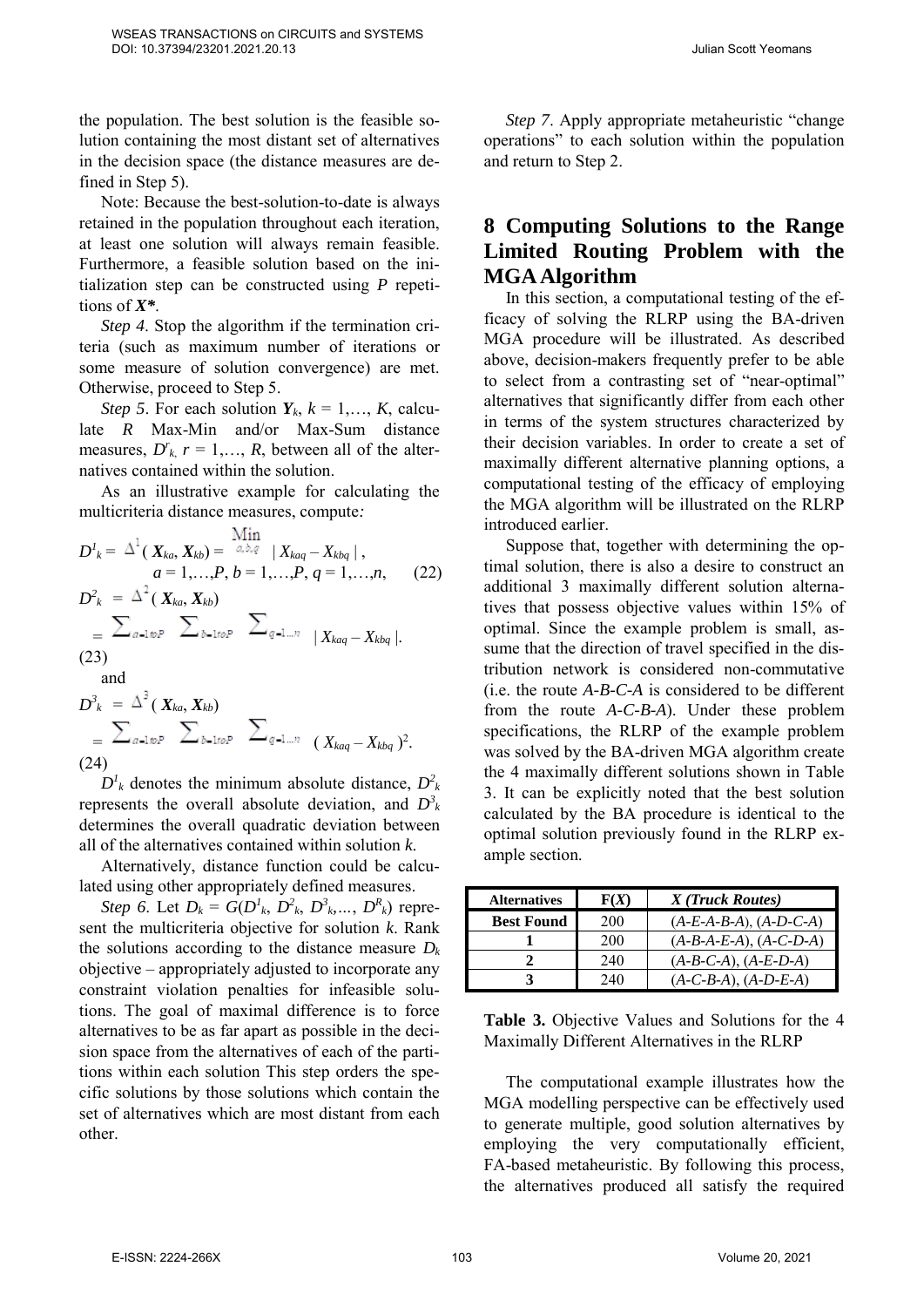system criteria, yet remain as maximally different from each other as possible within the decision space. Furthermore, the MGA procedure has simultaneously performed exceedingly well with respect to its role in function optimization. It can be noted explicitly that the overall best solution calculated by the MGA procedure is identical to the optimal solutions determined earlier for the RLRP example.

As described earlier, the selection of EVs for support in urban transshipment planning cannot necessarily be stated in either-or terms with respect to the replacement of ICE trucks with EVs. Consequently, in addition to calculating the optimal proportion of EVs relative to ICE vehicles needed to service an urban logistics network, the RLRP model was formulated to also determine the optimal, specific truck routes for each type of vehicle. Given the levels of uncertainty in the RLRP, it is actually preferable to create several quantifiably good alternatives that concurrently provide very different perspectives to the potentially unmodelled performance. The unique performance features captured within these dissimilar alternatives can result in very different system performance with respect to the unmodelled issues, thereby incorporating the unmodelled issues into the actual solution process. The computational results from the RLRP urban transshipment problem demonstrate that the BA-driven MGA algorithm provides a suitable approach for producing not only a requisite set of maximally different alternatives but also the overall single optimal solution of the problem formulation should that result, alone, be desired.

In overall summary, this computational testing reinforces a number of important characteristics of an effective MGA procedure. Specifically, the evolutionary features of the BA actually generate more good planning options than decision-makers would be able to create using other MGA techniques because of the dynamic nature of the BA's population-based search structure. By the inherent design of the MGA algorithm, the alternatives produced are good for planning purposes since all of their structures are maximally different from each other. Finally, the method is extremely efficient computationally as it requires only a single run to compute its complete set of alternatives. Specifically, in order to construct *n* different solution alternatives, the MGA algorithm needs to run exactly once irrespective of the magnitude of *n*.

### **9 Conclusion**

Complex planning inherently involves complicated performance components that can be confounded by incongruent requirements and inconsistent performance objectives. These decision environments frequently contain incompatible design specifications that are problematic  $-$  if not impossible – to incorporate when ancillary decision support models are constructed. Invariably, there are unmodelled elements, not apparent during model formulation, that can significantly affect solution adequacy. These confounding features require the decision-makers to integrate numerous discrepancies into their solution processes before a definitive solution can be determined. Faced with such inconsistencies, it is unlikely that any single solution can simultaneously satisfy all ambiguous system requirements without significant compromises. Under such circumstances, it is desirable for decision support approaches to somehow address these complicating features, while simultaneously being flexible enough to capture the potential planning incongruities. Planning for logistical aspects of the urban transshipment using electric trucks provides one such example of this decision-making environment.

Although electric vehicles cannot provide a direct substitute to the logistical requirements of long-haul heavy-truck transportation, ample room does exist to accommodate them in urban logistics. The decision to employ electric vehicles can be a strict "either-or" assessment or, alternatively, the ratio of electrification required in covering a partial subset of the urban routes. While a total adoption of EVs may not be feasible, in general, when some portion of the routes can be electrified, there may be significant potential for overall cost reductions. Therefore, to decrease costs, municipalities and companies would need to identify which routes are most conducive to electrification.

While the RLRP formulation articulates the problem, determining its solution remains challenging. Namely, a computationally efficient solution approach is required. This paper has employed the computationally efficient BA-based MGA procedure to enable this solution determination. The computational efficacy of employing the algorithm in conjunction with the population-based BA metaheuristic was demonstrated on the urban transhipment RLRP example. The computational procedure not only produced a set of high-quality, maximally different solution alternatives, but also simultaneously found the optimal solution to the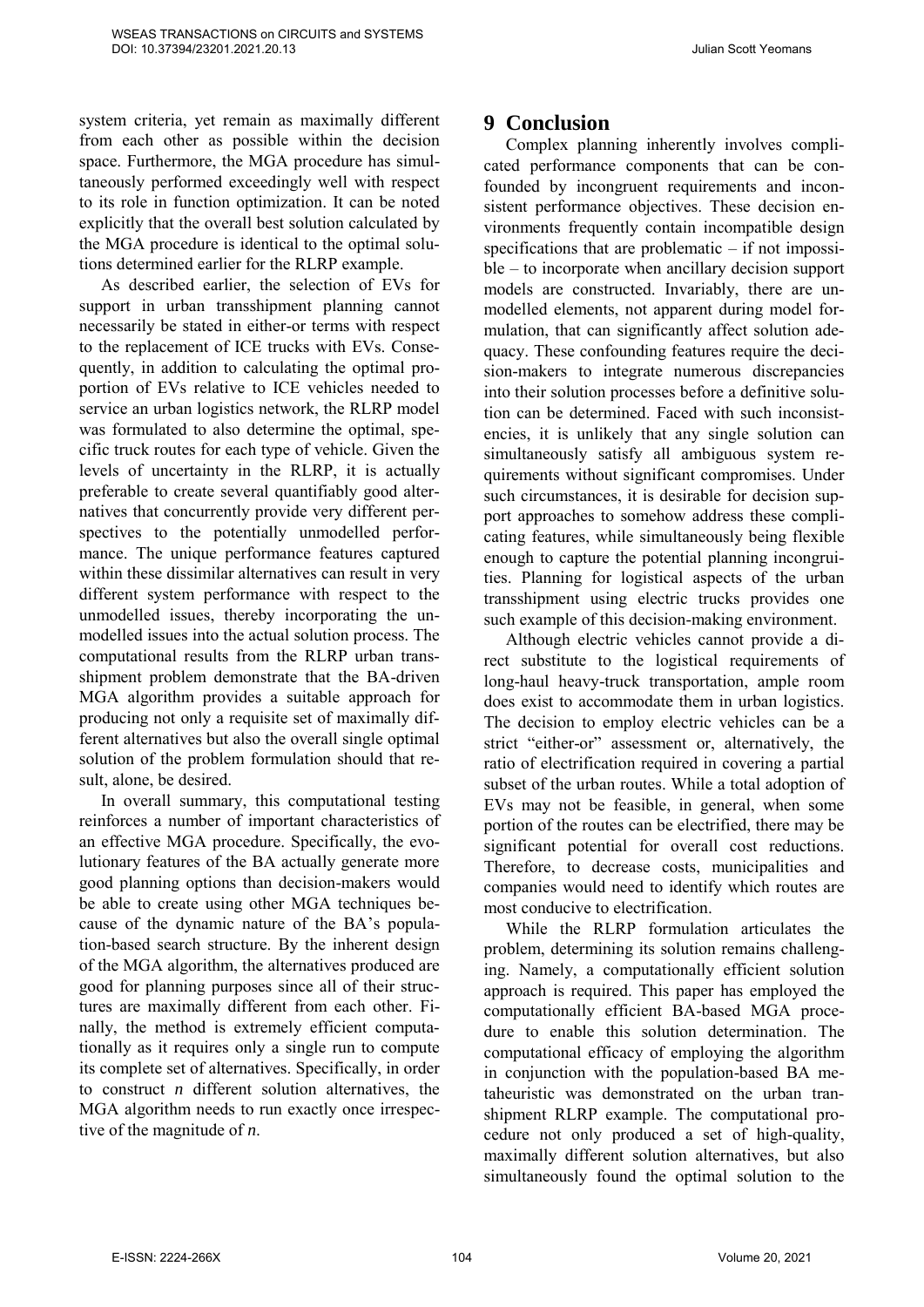formulated RLRP problem. The practicality of this BA-based MGA solution approach for urban transhipment problems using EVs can clearly be extended to wide range of other "real world" applications. Furthermore, computational comparisons from implementing the MGA procedure using alternate population-based meta-heuristics would provide one avenue for further study. Additional evaluations as to the nature of the specific multi-objective measures employed in the MGA procedure when applied under different circumstances are warranted. Such extensions will be considered in forthcoming research.

*References:*

- [1] C. Thiel, W. Nijs, S. Simoes, J. Schmidt, A. van Zyl, and E. Schmid, The Impact of the EU Car CO2 Regulation on the Energy System and the Role of Electro-Mobility to Achieve Transport Decarbonisation, *Energy Policy*, Vol. 96, 2016, pp. 153–166.
- [2] S. Winkelhaus, and E.H. Grosse, Logistics 4.0: A Systematic Review Towards a New Logistics System, *International Journal of Production Research*, Vol. 58, No. 1, 2020, pp. 18-43.
- [3] A. De Marco, G. Mangano, and G. Zenezini, Classification and Benchmark of City Logistics Measures: An Empirical Analysis, *International Journal of Logistics Research and Applications*, Vol. 21, No. 1, 2018, pp. 1-19.
- [4] European Commission. Panorama of Transport, 2009. Retrieved from https://ec.europa.eu/eurostat/documents/321749 4/5711595/KS-DA-09-001-EN.PDF/9c90d489- 5009-4acc-9810-ae39612897d3.
- [5] M. Kiba-Janiak, and J. Witkowski, Sustainable Urban Mobility Plans: How Do They Work?, *Sustainability*, Vol. 11, No. 17, 2019, pp. 4605.
- [6] E. Taniguchi, Concepts of City Logistics for Sustainable and Liveable Cities, *Procedia - Social and Behavioral Sciences*, Vol. 151, No. 10, 2014, pp. 310-317.
- [7] UNESCAP. Commercial Development of Regional Ports as Logistics Centres. United Nations. Economic and Social Commission for Asia and the Pacific (UNESCAP), 2003. Retrieved from  $\mathbf{f}$ https://www.unescap.org/sites/default/files/pub \_2194\_fulltext.pdf.
- [8] E. Taniguchi, R.G. Thompson, T. Yamada, and R. van Duin, *City Logistics*, Holland: Pergamon, 2001.
- [9] D.B. Richardson, Electric Vehicles and the Electric Grid: A Review of Modeling Approaches, Impacts, and Renewable Energy Integration, *Renewable and Sustainable Energy Reviews*, Vol. 19, No. 3, 2013, pp. 247–254.
- [10] E. Taniguchi, and R.E.C.M. van der Heijden, An Evaluation Methodology for City Logistics, *Transport Reviews*, Vol. 20, No. 1, 2000, pp. 65-90.
- [11] EEA Report, No. 3/2004, *Ten Key Transport and Environment Issues for Policy-Makers*, Copenhagen: European Environment Agency, 2004.
- [12] M. Hernandez, M. Messagie, O. Hegazy, L. Marengo, O. Winter, and J. Van Mierlo, Environmental Impact of Traction Electric Motors for Electric Vehicles Applications, *The International Journal of Life Cycle Assessment*, Vol. 22, No. 1, 2017, pp. 54–65.
- [13] R.N. Tuncay, and Ö. Üstün, *Otomativ Sektör Kurulu Raporu: Elektrikli Araçlarda Geçmişten Geleceğe Bakış*, MÜSİAD, 2012.
- [14] European Commission. Road Transport: Reducing CO2 Emissions from Vehicles, 2016. Retrieved from the from the set of  $\mathbb{R}^n$ http://ec.europa.eu/clima/policies/transport/vehi cles/index\_en.htm.
- [15] S. Khemakhem, M. Rekik, and L. A. Krichen, Flexible Control Strategy of Plug-In Electric Vehicles Operating in Seven Modes for Smoothing Load Power Curves in Smart Grid, *Energy*, Vol. 118, 2017, pp. 197–208.
- [16] M. Weiss, M.K. Patel, M. Junginger, A. Perujo, P. Bonnel, and G. Grootveld, On the Electrification of Road Transport - Learning Rates and Hybrid-Electric and Battery Electric Vehicles, *Energy Policy*, Vol. 48, No., 20129, pp. 374–393.
- [17] A.S. Brower, T. Kuramochi, M. Broek, and A. Faaij, Fulfilling the Electricity Demand of Electric Vehicles in the Long Term Future: An Evaluation of Centralized and Decentralized Power Supply Systems, *Applied Energy*, Vol. 107, No. 1, 2013, pp. 33–51.
- [18] G. Gunalay, and J. Yeomans, An Innovative Modelling and Decision-Support Approach for Evaluating Urban Transshipment Problems Using Electrical Trucks, *International Journal of Smart Vehicles and Smart Transportation*, Vol. 3, No. 2, 2020, pp. 19–37.
- [19] M. Brugnach, A. Tagg, F. Keil, and W.J. De Lange, Uncertainty matters: computer models at the science-policy interface, *Water Resources Management*, Vol. 21, 2007, pp. 1075-1090.